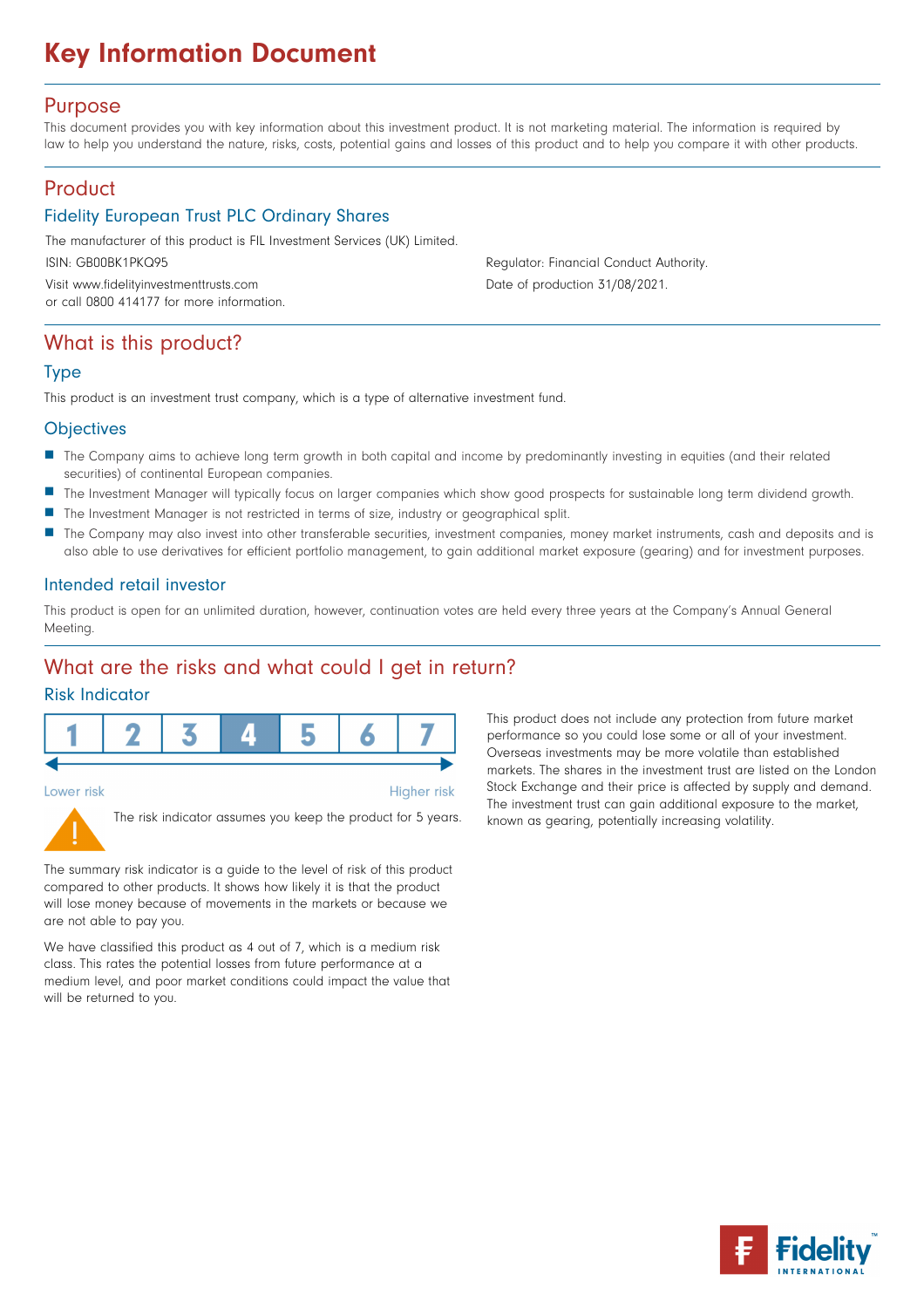# Performance Scenarios

Market developments in the future cannot be accurately predicted. The scenarios shown are only an indication of some of the possible outcomes based on recent returns. Actual returns could be lower.

| Investment: £10,000                                               | 1 year                              | 3 years    | 5 years<br>(Recommended |                 |
|-------------------------------------------------------------------|-------------------------------------|------------|-------------------------|-----------------|
| Scenarios                                                         |                                     |            |                         | Holding Period) |
| <b>Stress scenario</b>                                            | What you might get back after costs | £1,643.24  | £2,778.53               | £1,769.69       |
|                                                                   | Average return each year            | -83.6%     | -34.7%                  | $-29.3%$        |
| Unfavourable scenario                                             | What you might get back after costs |            | £9,416.79               | £10,660.28      |
|                                                                   | Average return each year            | $-11.9\%$  | $-2.0%$                 | 1.3%            |
| Moderate scenario<br>What you might get back after costs          |                                     | £11,350.33 | £14,595.92              | £18,769.56      |
|                                                                   | Average return each year            | 13.5%      | 13.4%                   | 13.4%           |
| <b>Favourable scenario</b><br>What you might get back after costs |                                     | £14,571.49 | £22,555.66              | £32,948.45      |
|                                                                   | Average return each year            | 45.7%      | 31.1%                   | 26.9%           |

This table shows the money you could get back over the next years, under different scenarios, assuming that you invest £10,000.

The scenarios shown illustrate how your investment could perform. You can compare them with the scenarios of other products.

The scenarios presented are an estimate of future performance based on evidence from the past, and are not an exact indicator. What you get will vary depending on how the market performs and how long you keep the investment/product.

The stress scenario shows what you might get back in extreme market circumstances, and it does not take into account the situation where we are not able to pay you.

The figures shown include all the costs of the product itself, but may not include all the costs that you pay to your advisor or distributor. The figures do not take into account your personal tax situation, which may also affect how much you get back.

# What happens if FIL Investment Services (UK) Limited is unable to pay out?

Shares of the Company are traded on the stock market. FIL Investment Services (UK) Limited, as the manager of the Company, is not involved in this process and therefore its position should not impact the settlement of a payment for the sale of shares. Shares in an investment trust company are not covered directly by the Financial Services Compensation Scheme.

# What are the costs?

The Reduction in Yield (RIY) shows what impact the total costs you pay will have on the investment return you might get. The total costs take into account one-off, ongoing and incidental costs.

The amounts shown here are the cumulative costs of the product itself, for three different holding periods. They include potential early exit penalties. The figures assume you invest £10,000. The figures are estimates and may change in the future.

### Costs over time

The person selling you or advising you about this product may charge you other costs. If so, this person will provide you with information about these costs, and show you the impact that all costs will have on your investment over time.

| Investment: £10,000             | If you cash in after 1 year |         | If you cash in after 3 years   If you cash in after 5 years |
|---------------------------------|-----------------------------|---------|-------------------------------------------------------------|
| <b>Total costs</b>              | £94.36                      | £367.29 | £793.88                                                     |
| Impact on return (RIY) per year | 0.94%                       | 0.94%   | 0.94%                                                       |